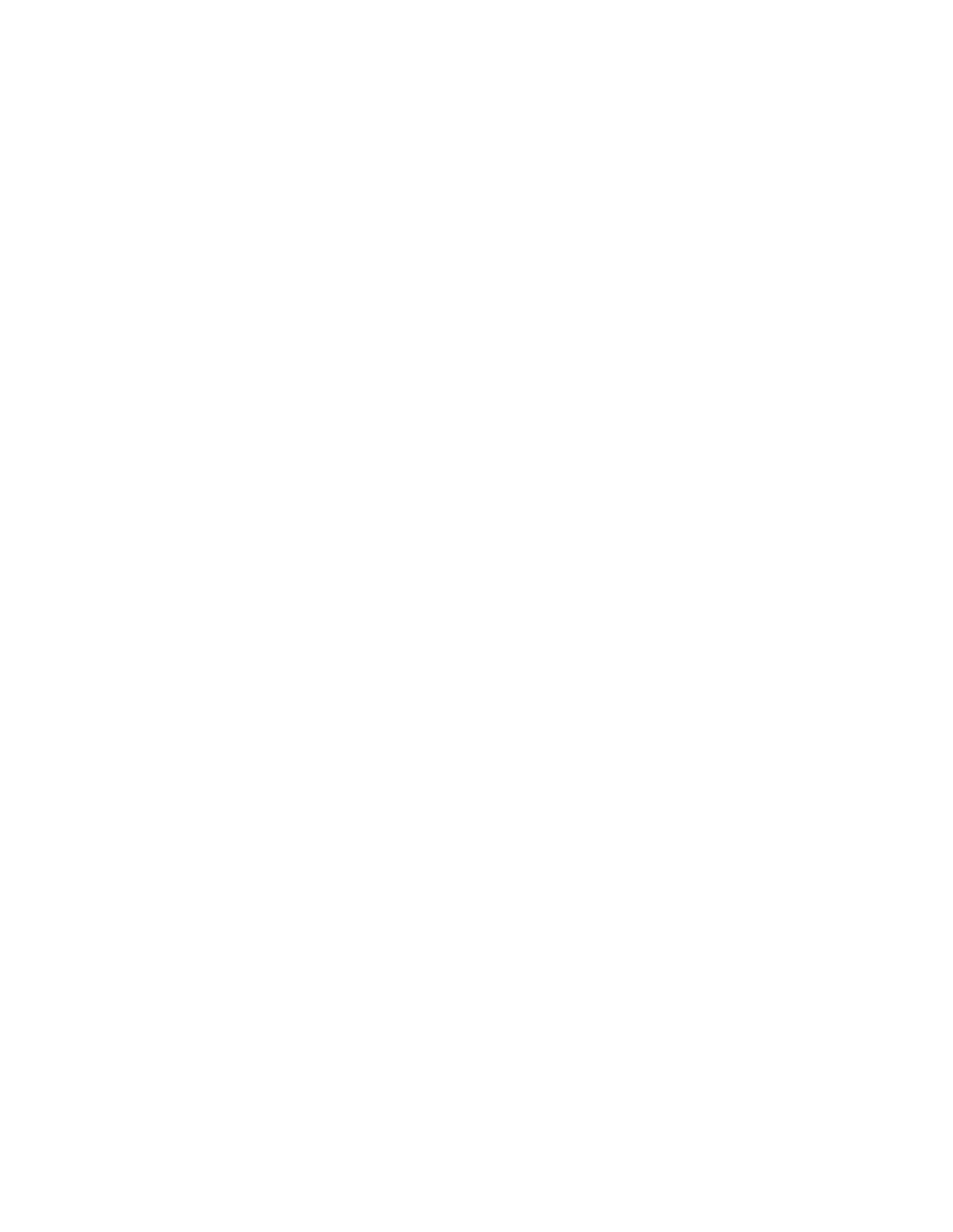

## **ROYAL CANADIAN AIR CADETS**

# **PROFICIENCY LEVEL ONE**

## **INSTRUCTIONAL GUIDE**



## **SECTION 1**

#### **EO C170.01 – WATCH** *HOW IT'S MADE* **SEGMENTS**

Total Time: 60 min

### **PREPARATION**

#### **PRE-LESSON INSTRUCTIONS**

Resources needed for the delivery of this lesson are listed in the lesson specification located in A-CR-CCP-801/ PG-001, *Proficiency Level One Qualification Standard and Plan*, Chapter 4. Specific uses for said resources are identified throughout the instruction guide within the TP for which they are required.

Review the lesson content and become familiar with the material prior to delivering of the lesson.

Review the *How It's Made* segments and select seven segments to show during the lesson.

Prepare a suitable classroom area with an available media.

#### **PRE-LESSON ASSIGNMENT**

Nil.

#### **APPROACH**

An in-class activity was chosen for this lesson as it is an interactive way to provoke thought and stimulate interest among cadets.

## **INTRODUCTION**

#### **REVIEW**

Nil.

#### **OBJECTIVES**

By the end of this lesson the cadet shall have watched *How It's Made* segments.

#### **IMPORTANCE**

Discovering the aircraft maintenance and manufacturing industry will give the cadets a better understanding of how aircraft are prepared for and serviced for flight, including different career opportunities.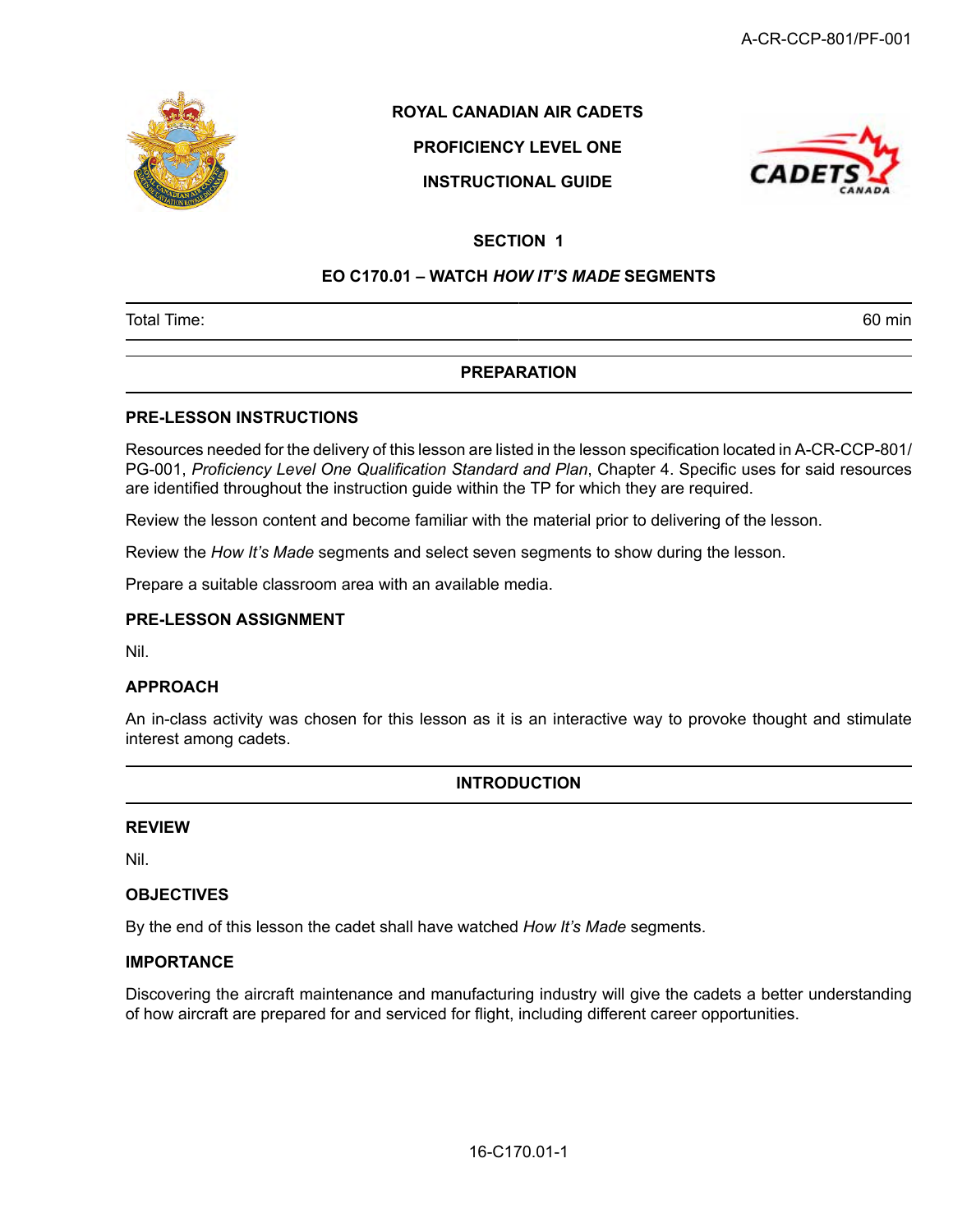#### **BACKGROUND KNOWLEDGE**

#### **SEGMENT: AIRCRAFT ENGINES**

See how aircraft engines are built.

Length (00:05:05)

#### **SEGMENT: AIRCRAFT PROPELLERS**

See how aircraft propellers are made.

Length (00:04:59)

#### **SEGMENT: AIRCRAFT WOODEN PROPELLERS**

See how aircraft wooden propellers are built.

Length (00:06:00)

### **SEGMENT: AIRPLANE CONSTRUCTION**

See how the construction of a small airplane is done.

Length (00:04:45)

### **SEGMENT: AIRPLANE LANDING GEAR**

See how the construction and assembly of an airplane landing gear is done.

Length (00:04:46)

### **SEGMENT: HELICOPTERS**

See how the construction and assembly of a helicopter is done.

Length (00:04:42)

#### **SEGMENT: GLIDERS**

See how the construction and assembly of a glider is done.

Length (00:05:01)

## **SEGMENT: JET TURBINE BLADES**

See how the production of jet turbine blades is done.

Length (00:04:53)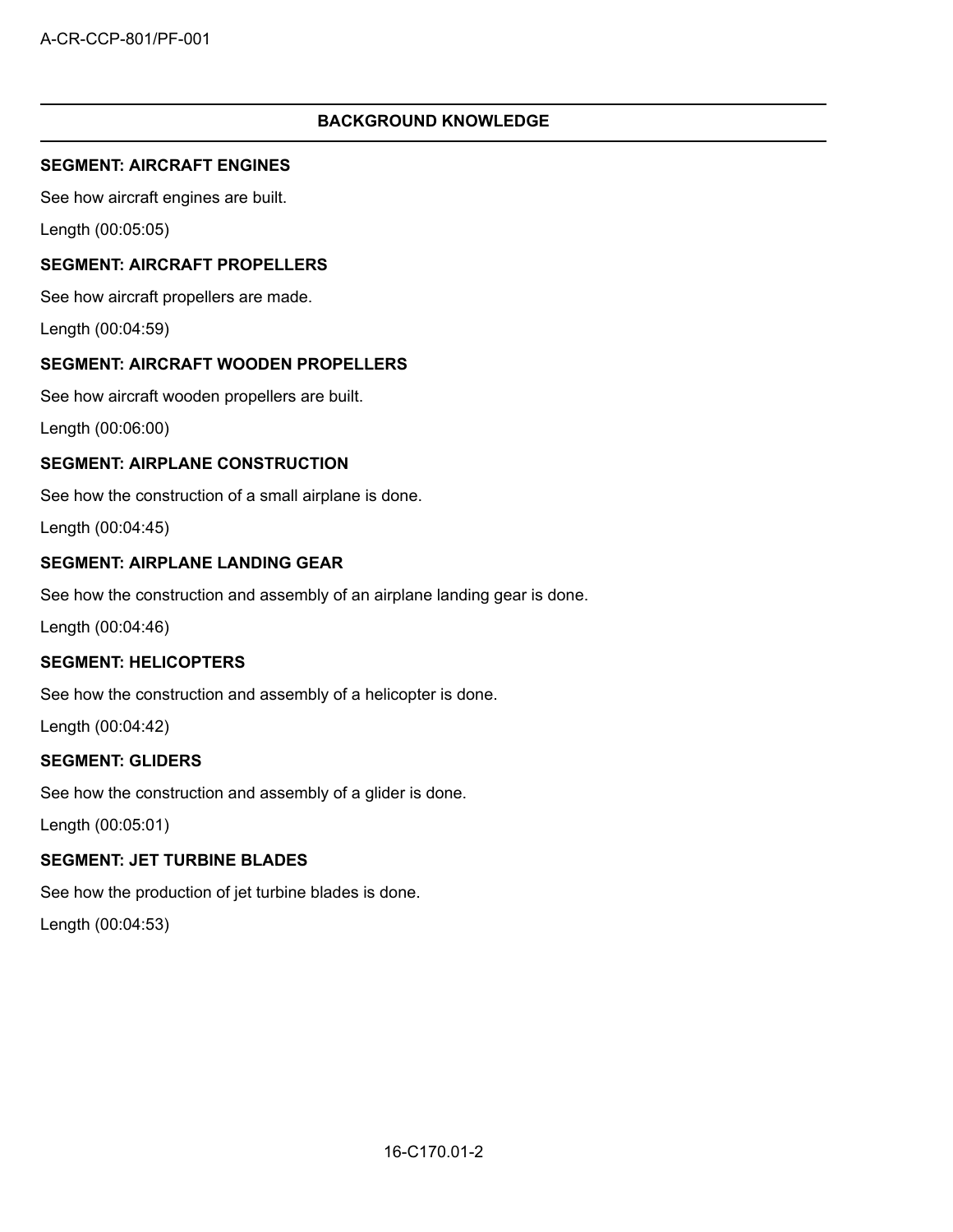#### **Teaching Point 1 Discuss major components of the aircraft maintenance and manufacturing industry.**

Time: 5 min Method: Interactive Lecture Companies and Method: Interactive Lecture

The terms maintenance and manufacturing refer to very clearly defined fields.

#### **MAINTENANCE**

Aircraft maintenance refers to any work being done on an aeronautical product after the issuance of a certificate of airworthiness, to include:

- overhaul,
- repairs,
- required inspection or modification, and
- removal or installation of components.

This does not include elementary work or servicing.

#### **MANUFACTURING**

Aircraft manufacturing refers to any work being done on an aeronautical product before the issuance of a certificate of airworthiness, to include:

- making,
- assembly, and
- fabrication.

#### **CONFIRMATION OF TEACHING POINT 1**

#### **QUESTIONS:**

- Q1. What is considered aircraft manufacturing?
- Q2. What kind of work is included in aircraft maintenance?

#### **ANTICIPATED ANSWERS:**

- A1. Any work done on an aeronautical product before the issuance of a certificate of airworthiness.
- A2. Overhaul, repair, required inspection or modification, and removal or installation of components on an aeronautical product.

**Teaching Point 2 Watch and discuss** *How It's Made* **segments.**

Time: 40 min Method: In-Class Activity

Before the start of the lesson review the *How It's Made* segments. This will facilitate the discussion after each segment and will enable an optimal use of the time allotted for this TP.

After each segment, using the questions and answers provided below, confirm the cadets' comprehension of the segment.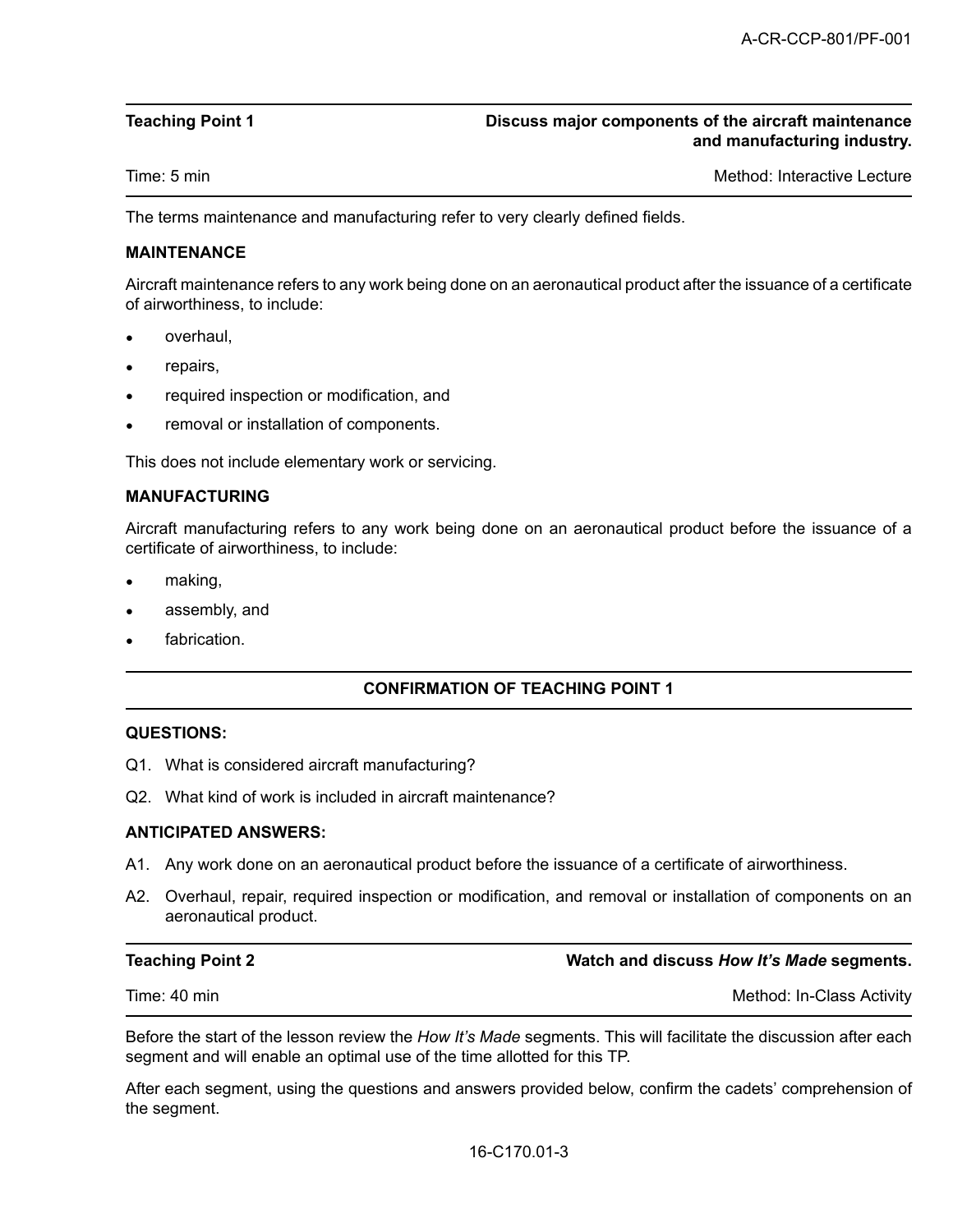#### **SEGMENT: AIRCRAFT ENGINES**

- Q1. Why is redundancy built in an aircraft engine?
- Q2. Why is a testing propeller attached to engine during testing?
- Q3. What is checked in the oil filter after testing?
- A1. To ensure that each system as a backup to maximise safety.
- A2. To keep the engine cool during the testing phase.
- A3. The oil filter is checked for foreign debris.

#### **SEGMENT: AIRCRAFT PROPELLERS**

- Q1. Why are propellers made of aluminum?
- Q2. What happens to defective pieces during the manufacturing process?
- Q3. Why are the back of the blades painted black?
- A1. Because aluminum is a light-weight and durable material.
- A2. The defective pieces are either repaired or scrapped if they cannot be repaired.
- A3. To prevent the sun from reflecting off the propeller and blinding the pilot.

#### **SEGMENT: AIRCRAFT WOODEN PROPELLERS**

- Q1. What are wooden propellers made of?
- Q2. What is the airfoil on a propeller?
- Q3. What are the two sides of a propeller blade?
- A1. The propellers are made of laminated maple.
- A2. The airfoil is the side of the propeller blade that is shaped like aircraft wing.
- A3. The pitch and the airfoil.

#### **SEGMENT: AIRPLANE CONSTRUCTION**

- Q1. What are the airplanes made of and why?
- Q2. What is the process called curing?
- Q3. What is used to cut holes in the planes fuselage?
- A1. An airplane can be made out of fiber glass and Carbone fiber.
- A2. Curing refers to the process of cooking the different materials at very high temperature in order to solidify the glue.
- A3. The holes in the airplanes fuselage are cut using a very high pressure jet of water and sand.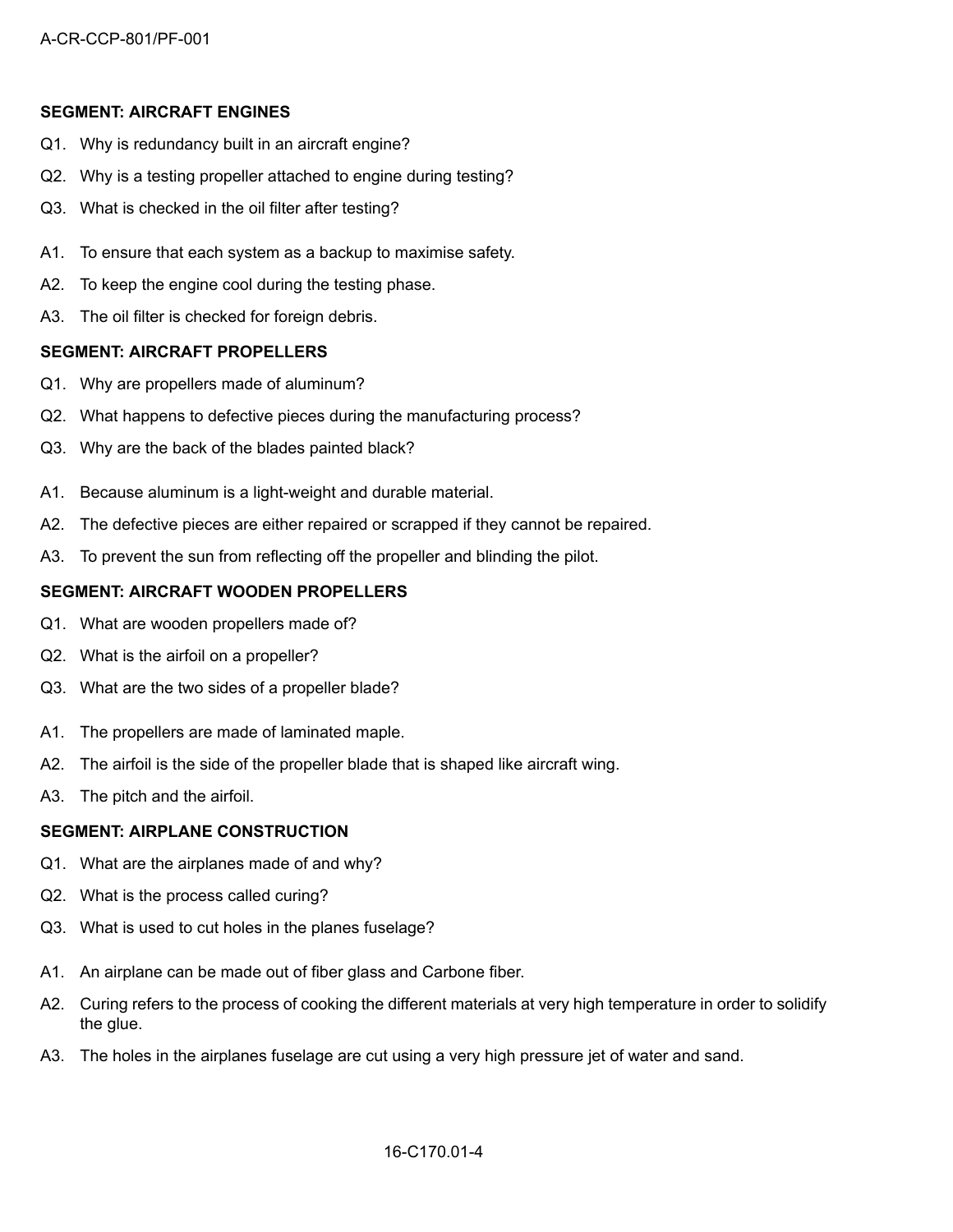#### **SEGMENT: AIRPLANE LANDING GEAR**

- Q1. What is the oil used for during the machining process?
- Q2. What is recycled during the manufacturing of the landing gear?
- Q3. What is used to protect the landing gear from corrosion?
- A1. Oil is used to reduce the heat produce by friction during the machining process.
- A2. Metal chips created during the machining process.
- A3. The different parts of the landing gear are plated with Cadmium in order to protect them from corrosion.

#### **SEGMENT: HELICOPTERS**

- Q1. How many hours of work are required to build a helicopter?
- Q2. What is the body of the aircraft made of?
- Q3. What is brake cable used for?
- A1. The construction of a helicopter requires about 700 hours or 110 days.
- A2. The fuselage of the helicopter is made out of carbon fibre.
- A3. Brake cable is used to prevent bolts from loosening due to vibrations.

#### **SEGMENT: GLIDERS**

- Q1. What created the bases for the fuselage of the glider?
- Q2. What kind of glue is used to bond the wings together?
- Q3. Why is the wing cut in two after its assembly?
- A1. The bases for the fuselage is created using Kevlar fibre.
- A2. The wings are bonded together using epoxy resin.
- A3. The wing is cut in two in order to facilitate transportation.

#### **SEGMENT: JET TURBINE BLADES**

- Q1. What are the blades of a jet engine used for?
- Q2. Are the blades machined or moulded?
- Q3. What indicates imperfections during the inspection process?
- A1. The turbine blades are used to generate air pressure inside the jet engine in order to create a mixture of air and gas that will be ignited to create thrust.
- A2. The blades are moulded using a dye.
- A3. The imperfections will show up as little fluorescent spots under a black light.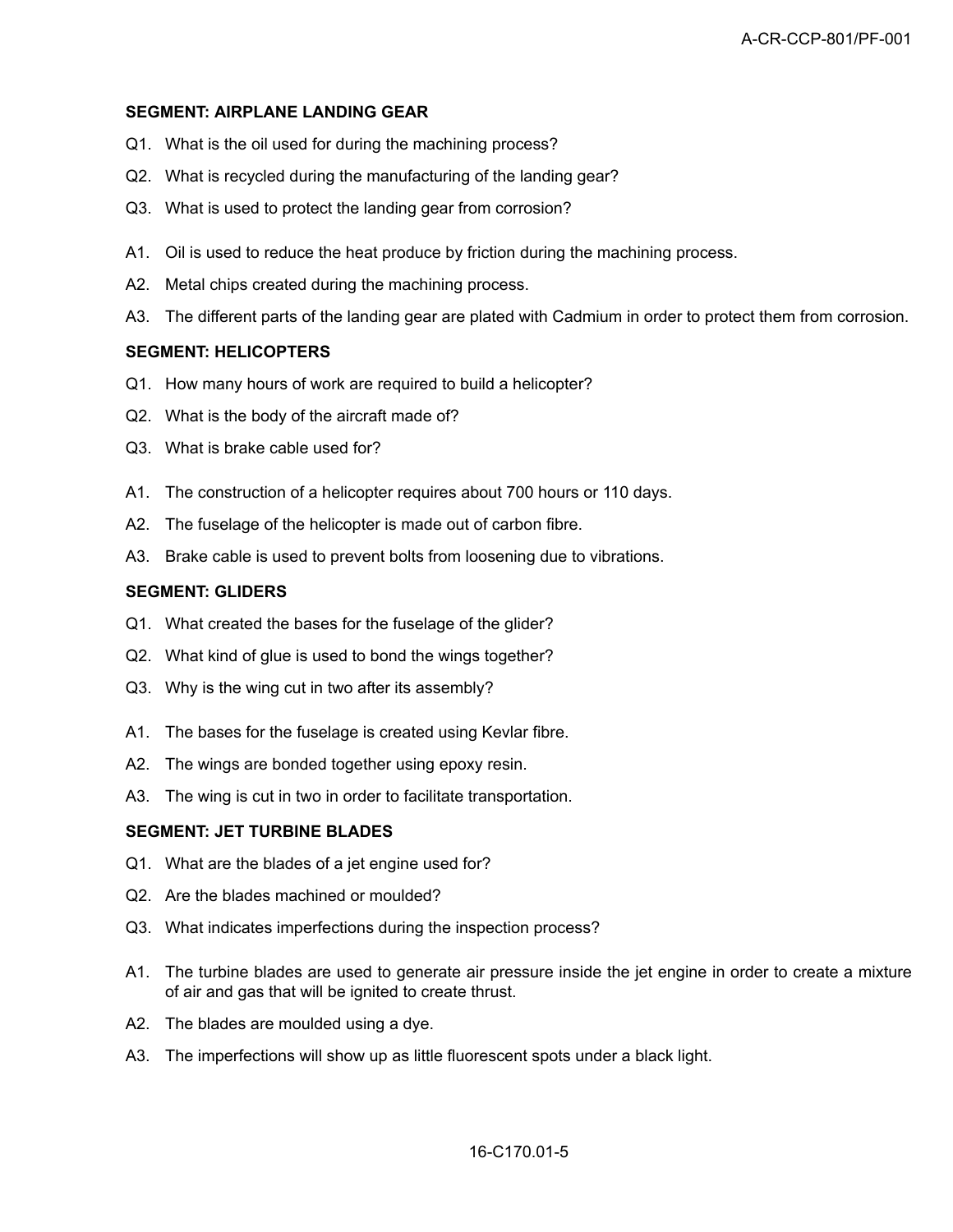## **CONFIRMATION OF TEACHING POINT 2**

The cadets' participation in the in-class activity will serve as the confirmation for this TP.

#### **END OF LESSON CONFIRMATION**

The cadets' participation in the activity in will serve as the confirmation of this lesson.

#### **CONCLUSION**

#### **HOMEWORK / READING / PRACTICE**

Nil.

#### **METHOD OF EVALUATION**

Nil.

#### **CLOSING STATEMENT**

The field of aircraft manufacturing and maintenance is ripe with exciting careers in building and maintaining aircraft. The *How It's Made* segments introduce you to some of the possibilities. You will explore these areas more in other proficiency level and summer training activities.

#### **INSTRUCTOR NOTES / REMARKS**

Nil.

#### **REFERENCES**

C3-288 Production MAJ, *How It's Made* capsules, Canada.

C3-345 Transport Canada. (2011). *Canadian Aviation Regulations 2011-1*. Retrieved October 25, 2011, from http://www.tc.gc.ca/eng/civilaviation/regserv/cars/part1-subpart1-1104.htm